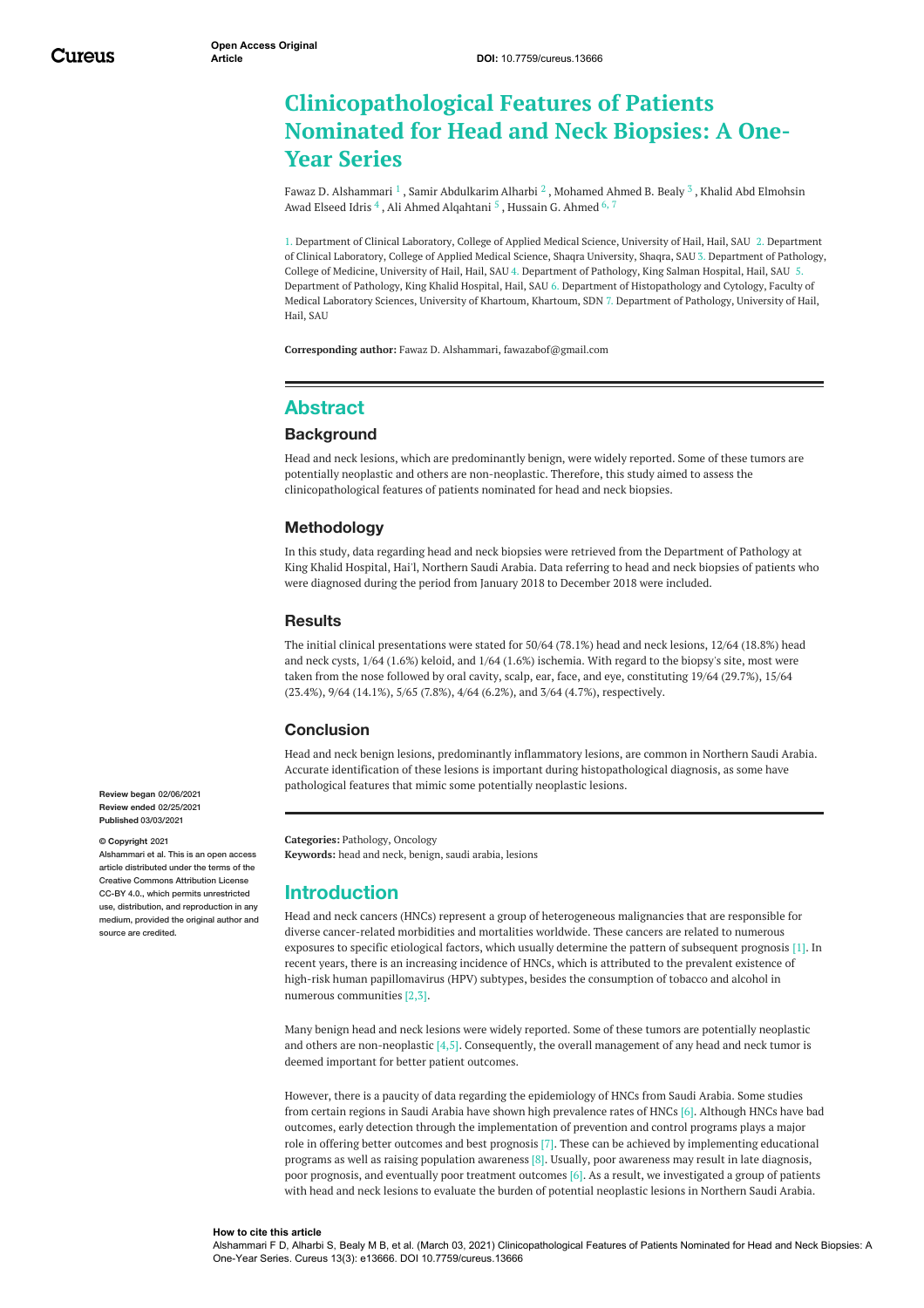Therefore, this study aimed to assess the clinicopathological features of patients nominated for head and neck biopsies.

# **Materials And Methods**

In this study, data regarding head and neck biopsies were retrieved from the Department of Pathology at King Khalid Hospital, Hai'l, Northern Saudi Arabia, during the period from January 2018 to December 2018. The diagnosis of head and neck lesions was confirmed by conventional histopathology. The re-evaluation of the histopathological diagnosis of the tissue samples was completed to confirm the prior diagnosis and to categorize the classification of the lesion into benign or malignant types.

#### **Statistical analysis**

Obtained information sets were entered into Statistical Package for Social Sciences (SPSS) Version 16 (SPSS Inc., Chicago, IL, USA). The chi-square test was employed to assess the statistical significance (p < 0.05 was considered significant).

#### **Ethical consent**

The protocol of this study was established agreeing with the 2013 Declaration of Helsinki, and this study was approved by the Ethics Committee of the College of Medicine, University of Hail, Hai'l, Saudi Arabia.

# **Results**

This series of patients included 64 patients who underwent head and neck biopsies for histopathology diagnosis. The patients included 31(48.4%) males and 33(51.6%) females, aged 3 to 79 years, with a mean age of 34 years.

The initial clinical impression was stated for 50/64 (78.1%) head and neck lesions, 12/64 (18.8%) head and neck cysts, 1/64 (1.6%) keloid, and 1/64 (1.6%) ischemia, as shown in Figure *[1](#page-1-0)*.

<span id="page-1-0"></span>

#### **FIGURE 1: Description of patients by sex and initial clinical presentation**

Concerning the biopsy's site, most were taken from the nose followed by oral cavity, scalp, ear, face, and eye, constituting 19/64 (29.7%), 15/64 (23.4%), 9/64 (14.1%), 5/65 (7.8%), 4/64 (6.2%), and 3/64 (4.7%), respectively as indicated in Figure *[2](#page-2-0)*.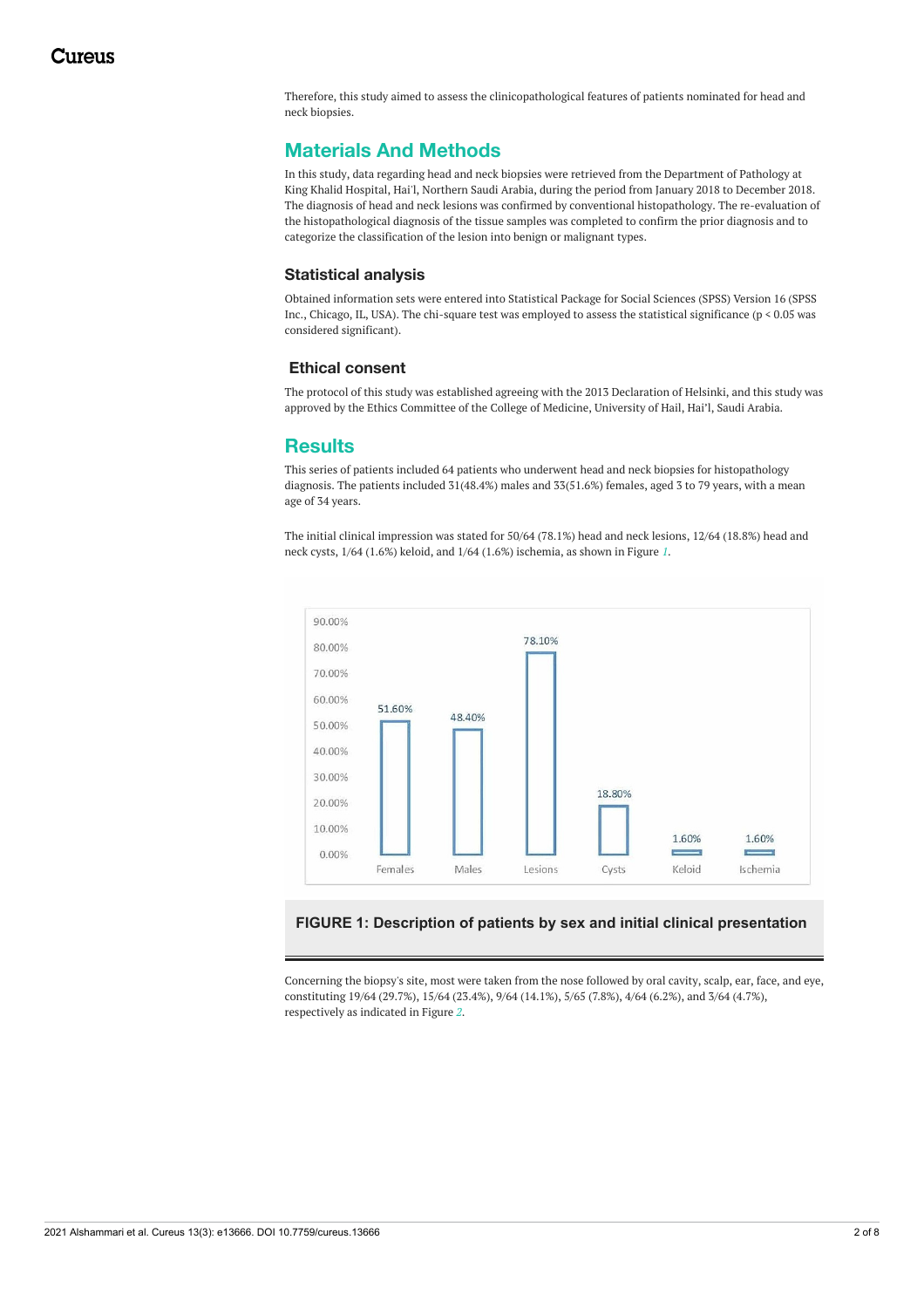<span id="page-2-0"></span>

## **FIGURE 2: Description of patients by biopsy site**

A number of these biopsies were characterized as chronic inflammation (20/64 [31.2%]) followed by epidermoid cysts (7 [10.9%]), trichilemmal cysts (6 [9.4%]), fibroepithelial lesions (4 [6.2%]), and others, as indicated in Figure *[3](#page-2-1)*.

<span id="page-2-1"></span>

## **FIGURE 3: Description of patients by diagnosis**

The data showing the relationship between diagnosis and sex are shown in Table *[1](#page-3-0)* and Figure *[4](#page-3-1)*. Among those diagnosed with chronic inflammation, 12/31 (38.7%) were males and 8/33 (24.2%) were females. Epidermoid cysts were diagnosed in 4/31 (13%) males and 3/33 (9%) females. All cases of lipoma were seen among females.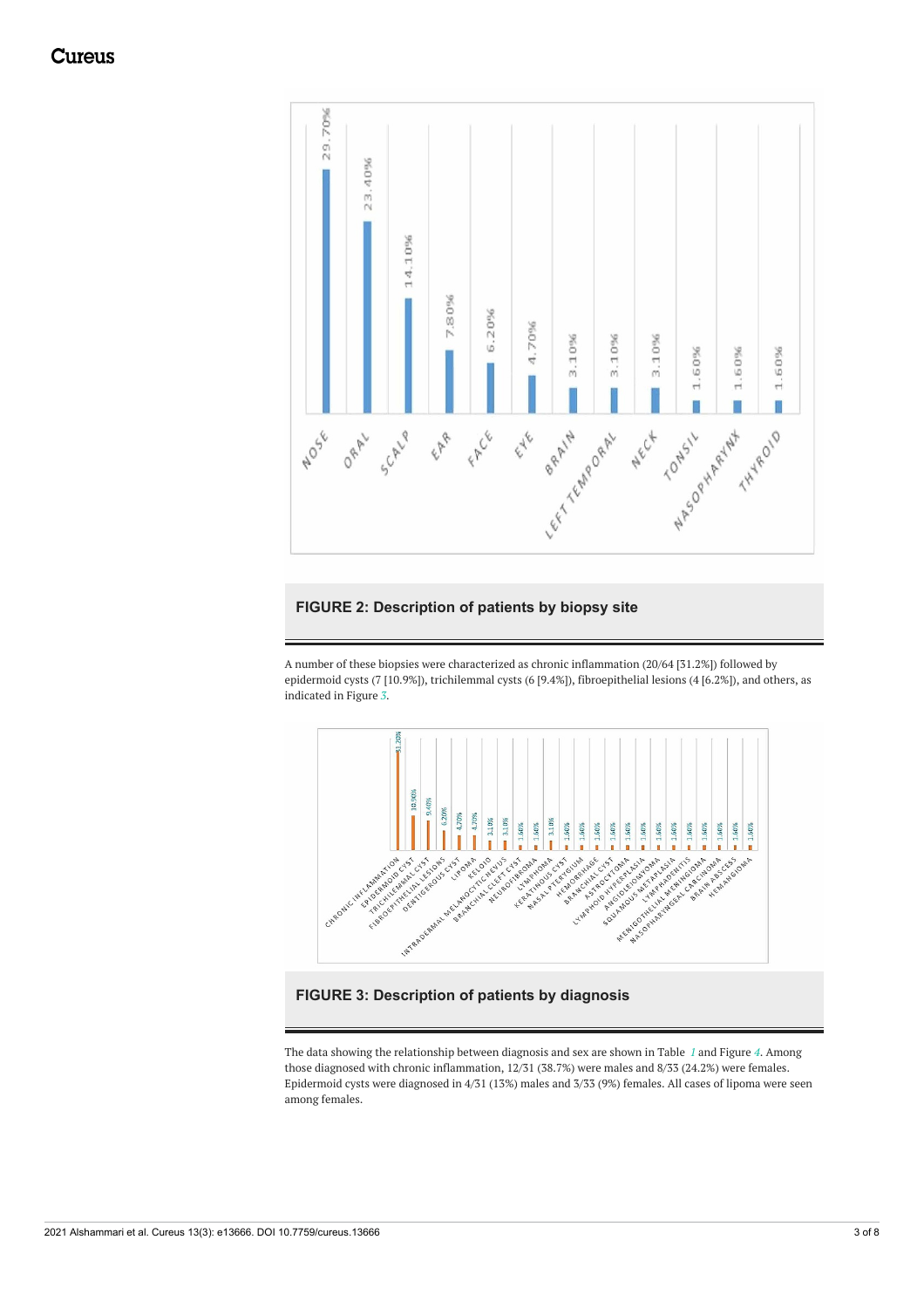# **Cureus**

<span id="page-3-0"></span>

| <b>Diagnosis</b>               | <b>Males</b>   | <b>Females</b> | Total          |
|--------------------------------|----------------|----------------|----------------|
| Epidermoid cyst                | $\overline{4}$ | 3              | $\overline{7}$ |
| Trichilemmal cyst              | 3              | 3              | 6              |
| Dentigerous cyst               | $\mathbf{1}$   | $\overline{2}$ | 3              |
| Chronic inflammation           | 12             | 8              | 20             |
| <b>Fibroepithelial lesions</b> | $\overline{2}$ | $\overline{2}$ | $\overline{4}$ |
| Lipoma                         | $\mathbf 0$    | 3              | 3              |
| Others                         | 9              | 12             | 21             |
| Total                          | 31             | 33             | 64             |

### **TABLE 1: Diagnosis by sex**

<span id="page-3-1"></span>

#### **FIGURE 4: Percentages of diagnosis by sex**

As summarized in Table *[2](#page-3-2)* and Figure *[5](#page-4-0)*, epidermoid cyst, trichilemmal cyst, dentigerous cyst, chronic inflammation, and lipoma was frequently seen in under the age of 29 years, ≥50 years, ≤18 years, <29 years, ≥40 years, and <29 years, in this order, representing 4/7 (57%), 3/6 (50%), 2/3 (67%), 9/20 (45%), 4/4 (100%), and 3/3 (100%) patients, respectively.

<span id="page-3-2"></span>

| <b>Diagnosis</b>               | $\leq$ 18 years | 19-29 years    | 30-39 years  | 40-49 years    | $\geq 50$ years | <b>Total</b>   |
|--------------------------------|-----------------|----------------|--------------|----------------|-----------------|----------------|
| Epidermoid cyst                | $\overline{2}$  | $\overline{2}$ |              |                |                 | $\overline{7}$ |
| Trichilemmal cyst              | $\mathbf{0}$    | 1              |              | 1              | 3               | 6              |
| Dentigerous cyst               | $\overline{2}$  | $\mathbf{0}$   | $\mathbf{0}$ | $\mathbf{0}$   |                 | 3              |
| Chronic inflammation           | 5               | $\overline{4}$ | 3            | 5              | 3               | 20             |
| <b>Fibroepithelial lesions</b> | $\mathbf 0$     | $\Omega$       | $\mathbf 0$  | $\overline{2}$ | $\overline{2}$  | 4              |
| Lipoma                         |                 | $\overline{2}$ | 0            | $\mathbf{0}$   | $\mathbf 0$     | 3              |
| <b>Others</b>                  | 5               | $\overline{4}$ | 3            | 5              | $\overline{4}$  | 21             |
| Total                          | 15              | 13             | 8            | 14             | 14              | 64             |

#### **TABLE 2: Diagnosis by age**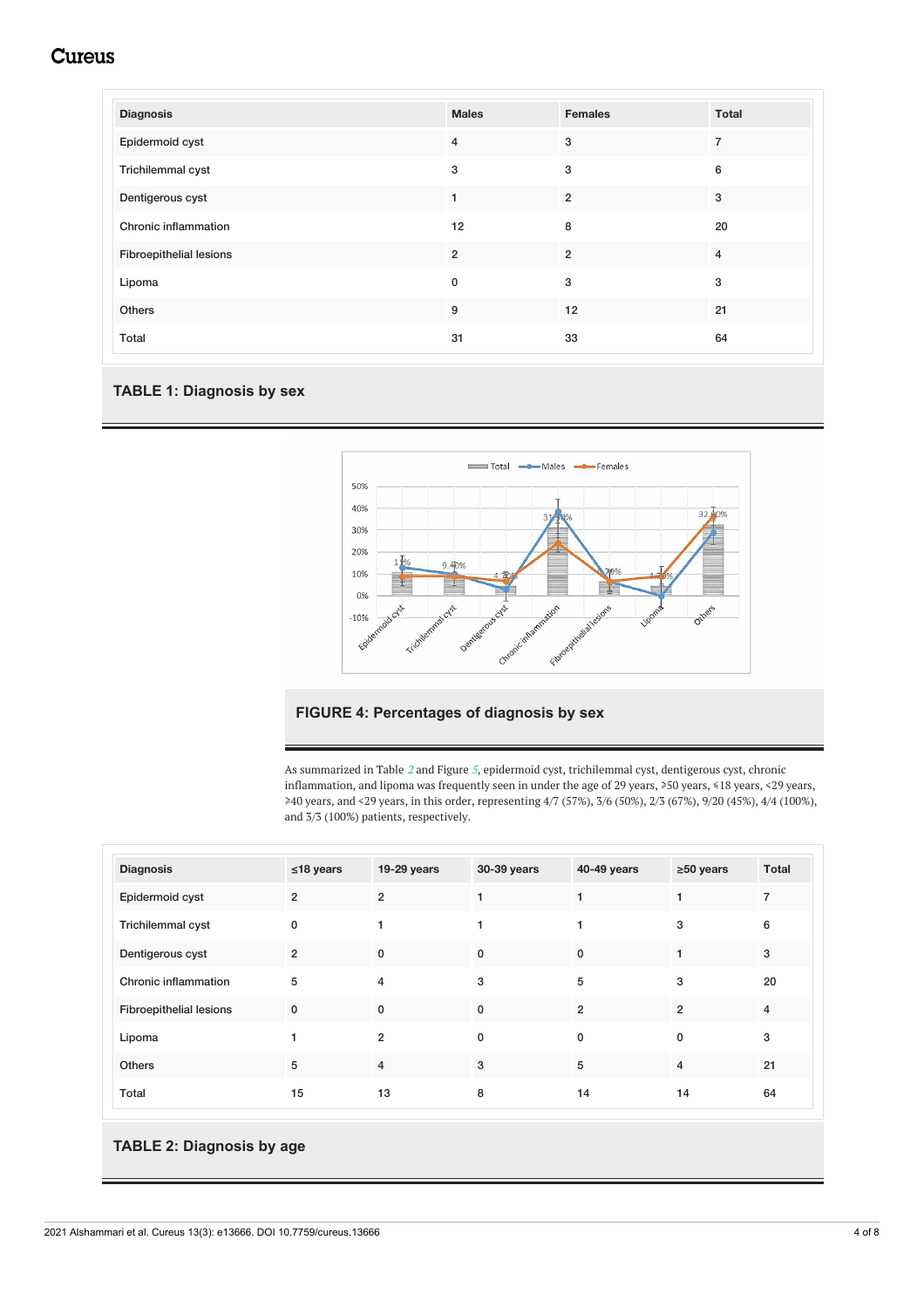<span id="page-4-0"></span>

### **FIGURE 5: Diagnosis by age within the entire pathological condition**

The common anatomical sites for epidermoid cyst, trichilemmal cyst, dentigerous cyst, chronic inflammation, and lipoma were oral, scalp, oral, nose, oral, and scalp, in that order, constituting 2/5 (40%), 5/6 (83%), 3/3 (100%), 14/18 (78%), 4/4 (100%), and 2/2 (100%), respectively, as shown in Table *[3](#page-4-1)* and Figure *[6](#page-4-2)*.

<span id="page-4-1"></span>

| <b>Diagnosis</b>               | <b>Nose</b> | Oral           | Scalp          | Ear          | Face           | <b>Total</b>   |
|--------------------------------|-------------|----------------|----------------|--------------|----------------|----------------|
| Epidermoid cyst                | $\pmb{0}$   | $\overline{2}$ | 1              | $\mathbf{1}$ | $\mathbf{1}$   | $\,$ 5         |
| <b>Trichilemmal cyst</b>       | 0           | 0              | 5              | $\mathbf{1}$ | $\mathbf 0$    | 6              |
| Dentigerous cyst               | $\pmb{0}$   | 3              | $\mathbf 0$    | $\mathbf 0$  | $\mathbf 0$    | 3              |
| Chronic inflammation           | 14          | 4              | $\mathbf 0$    | 0            | $\mathbf 0$    | 18             |
| <b>Fibroepithelial lesions</b> | $\mathbf 0$ | $\overline{4}$ | $\mathbf 0$    | $\mathbf 0$  | $\mathbf 0$    | $\overline{4}$ |
| Lipoma                         | 0           | 0              | $\overline{2}$ | $\mathbf 0$  | $\mathbf 0$    | $\overline{2}$ |
| Others                         | 5           | $\overline{2}$ | 1              | $\mathbf{3}$ | 3              | 14             |
| Total                          | 19          | 15             | 9              | 5            | $\overline{4}$ | 52             |

## **TABLE 3: Diagnosis by the most common head and neck sites**

<span id="page-4-2"></span>

**FIGURE 6: Diagnosis by the most common head and neck sites within the entire disease group**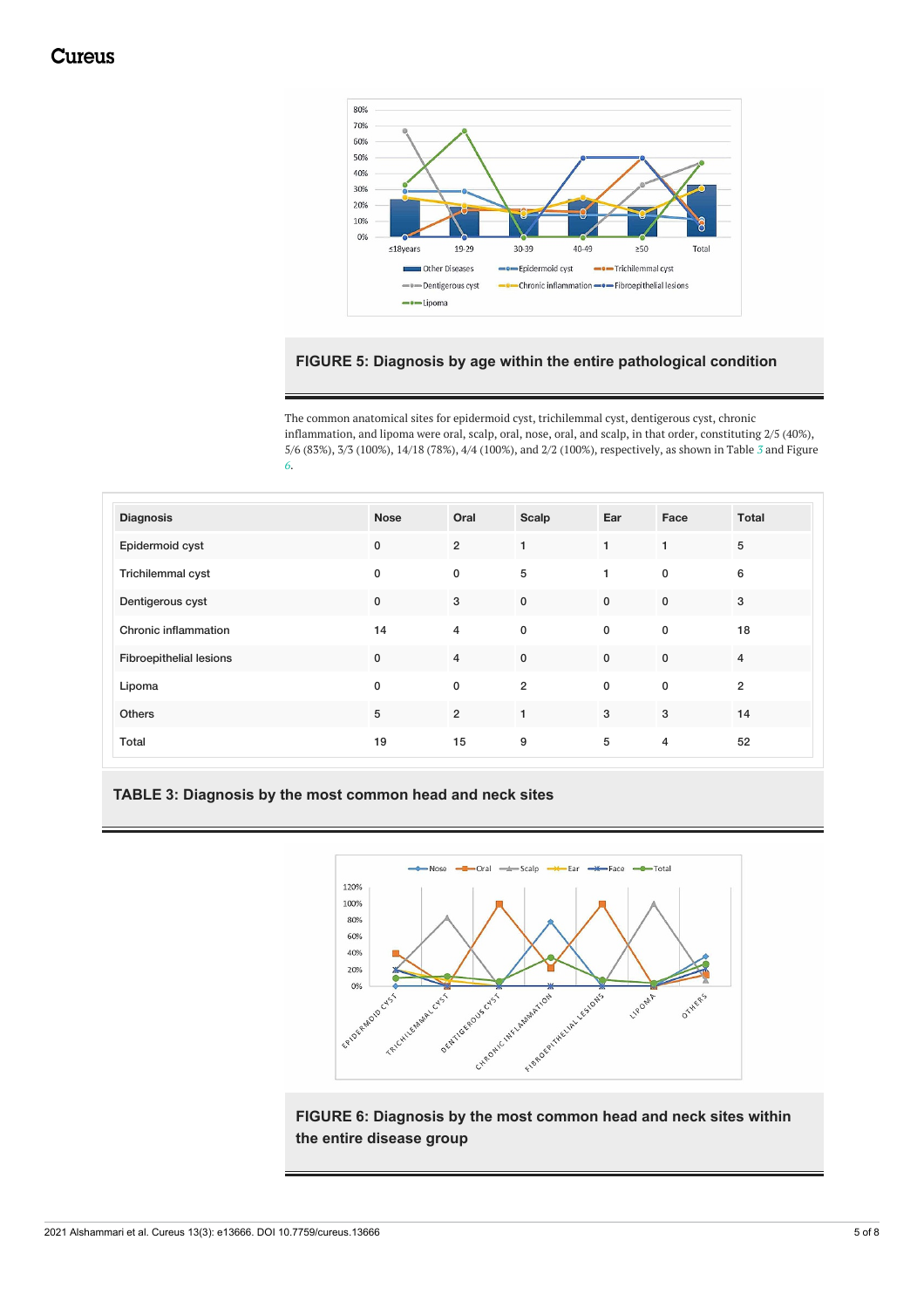As shown in Table *[4](#page-5-0)*, most conditions presented in the form of lesions (50/62 [81%]) and few in the form of cysts (12/62 [19%]). Frequent cysts clinical presentations were in epidermoid cyst, trichilemmal cyst, and dentigerous cyst conditions, representing 4/7 (57%), 3/6 (50%), and 2/3 (67%), respectively.

<span id="page-5-0"></span>

| <b>Diagnosis</b>               | <b>Cysts</b>   | lesions        | Total          |
|--------------------------------|----------------|----------------|----------------|
| Epidermoid cyst                | $\overline{4}$ | 3              | $\overline{7}$ |
| Trichilemmal cyst              | 3              | 3              | 6              |
| Dentigerous cyst               | $\overline{2}$ |                | 3              |
| Chronic inflammation           | 1              | 19             | 20             |
| <b>Fibroepithelial lesions</b> | $\mathbf 0$    | $\overline{4}$ | $\overline{4}$ |
| Lipoma                         | 0              | 3              | 3              |
| Others                         | $\overline{2}$ | 17             | 19             |
| Total                          | 12             | 50             | 62             |

**TABLE 4: Diagnosis by the most common clinical presentations**

#### **Discussion**

HNCs represent one of the major health problems. Consequently, in this study, we investigated a series of patients with head and neck lesions to explore their potentiality, as some have pathological features that mimic some potentially neoplastic lesions.

In this study, around 78.1% of the patients presented with clinically non-specific head and neck lesions. As head and neck lesions, most of these lesions happened in the nose followed by oral cavity and scalp, constituting 29.7%, 23.4%, and 14.1%, respectively. Oral and maxillofacial sites are the most frequent sites for head and neck lesions, as widely reported [9].

Around 31.2% of patients in this study were diagnosed with chronic inflammation. Majority of the cases were found in the nose and oral cavity. Several conditions have been identified that induce inflammatory events in head and neck sites, particularly the oral cavity [10]. Moreover, most head and neck potential neoplastic and malignant tumors tend to promote inflammatory reactions [11]. Thus, these findings might be attributed to the lesion potentiality. Moreover, the common exposure of some head and neck sites such as oral and nasal cavities to the inflammatory conditions, besides the possibility of HPV infection can also support these findings [11-13]. Moreover, inflammatory changes were more common among males and those under 30 years. However, there is a lack of data regarding the correlation between head and neck inflammatory changes and age or sex. Most of these inflammatory lesions were seen in the nose (77.8%) followed by oral site (22.2%). The nose is frequently affected by non-neoplastic inflammatory lesions, which are categorized into infectious conditions, chronic rhinosinusitis, and autoimmune conditions [14]. Other inflammatory conditions of the nose include granulomatous vasculitis Wegener's, sarcoidosis, relapsing polychondritis, and nasal perforation [15].

All of the fibroepithelial lesions were found in the oral cavity and among patients over 40 years. Several studies have reported that fibroepithelial hyperplasia is the most frequent oral non-neoplastic lesion, particularly fibroepithelial polyp  $[16,17]$ . The link of these lesions in the older population was previously supported in the literature [18].

Around 83% of the trichilemmal cysts were found in the scalp and the remaining 17% in the ear site. Although this cyst can occur in head and neck sites, it is commonly reported to be on the scalp [19].

With regard to the clinical presentation of the patients in this study, 57% of the patients with epidermoid cyst presented with lesions in form of cysts, while the remaining 43% presented in form of lesions. The epidermoid cyst can present in different forms mimicking sold lesions [20] and can occur in different parts of the body [21].

Nevertheless, most (81%) of the benign head and neck lesions present in the form of solid lesions and only 19% present in the form of cysts. However, the everyday practice supports the findings of this study that most head and neck tumors present in the form of solid lesions rather than cysts, particularly inflammatory lesions, which represent the majority in this study.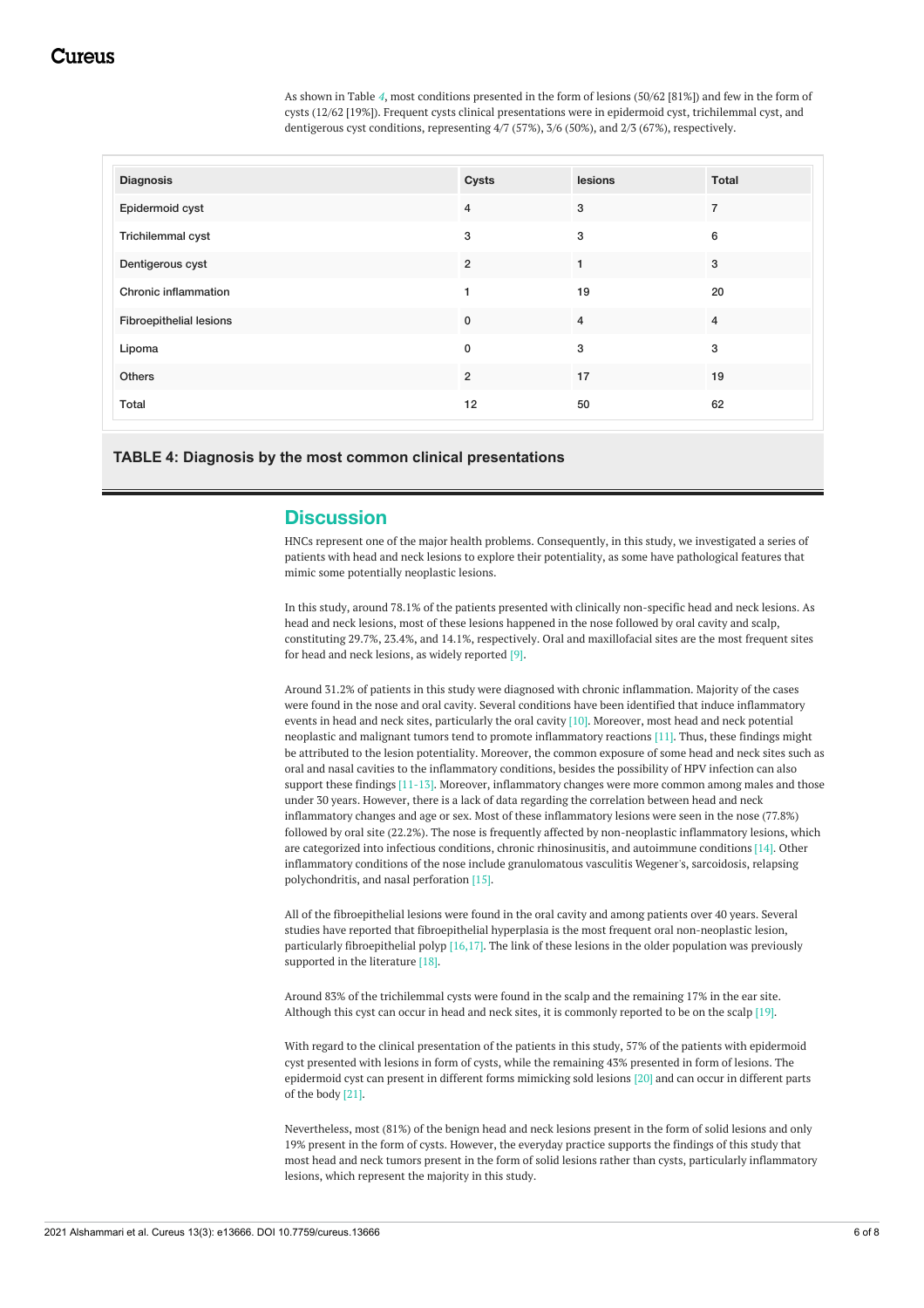Although our study provided useful information regarding head and neck benign lesions, it has some limitations including its retrospective setting and lack of some biological indicators due to the absence of direct patient assessment.

# **Conclusions**

Head and neck benign lesions, predominantly inflammatory lesions, are common in Northern Saudi Arabia. Accurate identification of these lesions is important during histopathological diagnosis, as some have pathological features that mimic some potentially neoplastic lesions.

# **Additional Information**

#### **Disclosures**

**Human subjects:** Consent was obtained or waived by all participants in this study. College of Medicine, University of Hail issued approval EC00069. Ethics committee approval letter Date: 10 April 2019 Ref No.: EC-00069/CM/UOH.04/19 Approval of the study protocol: "EC-00069". Title of the Protocol: Clinicopathological features of one year's series of patients denoted to head and neck biopsies Principle investigator: Dr. Fawaz D Alshammari The Institutional Ethics committee (Ethics Committee College of Medicine UOH) has reviewed and discussed your application to conduct the above mentioned study. The Following documents have been reviewed and approved: List of the all the documents which are submitted to EC Sr. No Name of the Documents Version No. & Date 1 Project Approval Letter -NA- 2 Subject recruitment inclusion & exclusion criteria. yes 3 Application letter for ethics committee 10 April 2019 4 Questionnaire & consent form yes The members of the Ethics committee have approved your proposed protocol at the meeting held on. 04/03/2019. The committee approved the study to be conducted in the presented form. None of the Investigator and co-investigator participating in this study took part in the decision making and voting procedure for this study. The Institutional Ethics committee expects to be informed about the progress of the study, any modification occurring in the course of the study, any revision in the protocol and patient information/informed consent and ask to be provided a copy of the final report This Ethics committee is working accordance to ICH-GCP, guidelines and other applicable regulation. . **Animal subjects:** All authors have confirmed that this study did not involve animal subjects or tissue. **Conflicts of interest:** In compliance with the ICMJE uniform disclosure form, all authors declare the following: **Payment/services info:** All authors have declared that no financial support was received from any organization for the submitted work. **Financial relationships:** All authors have declared that they have no financial relationships at present or within the previous three years with any organizations that might have an interest in the submitted work. **Other relationships:** All authors have declared that there are no other relationships or activities that could appear to have influenced the submitted work.

## **References**

- 1. Cohen N, Fedewa S, Chen AY: Epidemiology and [demographics](https://dx.doi.org/10.1016/j.coms.2018.06.001) of the head and neck cancer population . Oral Maxillofac Surg Clin North Am. 2018 Nov, 30:381-395. [10.1016/j.coms.2018.06.001](https://dx.doi.org/10.1016/j.coms.2018.06.001)
- 2. Mourad M, Jetmore T, Jategaonkar AA, Moubayed S, Moshier E, Urken ML: [Epidemiological](https://dx.doi.org/10.1016/j.joms.2017.05.008) trends of head and neck cancer in the United States: a SEER population study. J Oral Maxillofac Surg. 2017, 75:2562-2572. [10.1016/j.joms.2017.05.008](https://dx.doi.org/10.1016/j.joms.2017.05.008)
- 3. Song JS, Vallance P, Biron V, Jeffery CC: [Epidemiological](https://dx.doi.org/10.1186/s40463-020-00443-4) trends of head and neck Cancer survivors in Alberta: towards improved understanding of the burden of disease. J Otolaryngol Head Neck Surg. 2020, 49:46. [10.1186/s40463-020-00443-4](https://dx.doi.org/10.1186/s40463-020-00443-4)
- 4. Kansara S, Bell D, Johnson J, Zafereo M: Head and neck inflammatory pseudotumor: case series and review of the literature. Neuroradiol J. 2016, 29:440-446. 10.1177/1971400916665.
- 5. Chen CH, Sun CH: Multifocal head and neck amyloidosis as a diagnostic clue of systemic lupus erythematosus (SLE): a case report. Medicine (Baltimore). 2019, 98:16830. [10.1097/MD.0000000000016830](https://dx.doi.org/10.1097/MD.0000000000016830)
- 6. Alhazzazi TY, Alghamdi FT: Head and neck cancer in Saudi Arabia: a [systematic](https://pubmed.ncbi.nlm.nih.gov/27644659/) review . Asian Pac J Cancer Prev. 2016, 17:4043-4048.
- 7. Alhazzazi TY: [Evaluation](https://dx.doi.org/10.7314/apjcp.2016.17.3.1135) of head and neck cancer awareness and screening status in Jeddah, Saudi Arabia . Asian Pac J Cancer Prev. 2016, 17:1135-1139. [10.7314/apjcp.2016.17.3.1135](https://dx.doi.org/10.7314/apjcp.2016.17.3.1135)
- 8. Alattas MT: Cancer control priorities and challenges in Saudi Arabia: a [preliminary](https://pubmed.ncbi.nlm.nih.gov/30956193/) projection of cancer burden. Gulf J Oncolog. 2019, 1:22-30.
- 9. Dive AM, Bodhade AS, Mishra MS, Upadhyaya N: Histological patterns of head and neck tumors: an insight to tumor histology. J Oral Maxillofac Pathol. 2014, 18:58-68. [10.4103/0973-029X.131912](https://dx.doi.org/10.4103/0973-029X.131912)
- 10. Andersson BÅ, Löfgren S, Lewin F, Nilsson M, [Laytragoon-Lewin](https://dx.doi.org/10.1159/000502651) N: Impact of cigarette smoking and head and neck squamous cell carcinoma on circulating inflammatory biomarkers. Oncology. 2020, 98:42-47. [10.1159/000502651](https://dx.doi.org/10.1159/000502651)
- 11. Yang X, Cheng H, Chen J, et al.: Head and neck cancers promote an inflammatory [transcriptome](https://dx.doi.org/10.1158/2326-6066.CIR-18-0832) through coactivation of classic and alternative NF-κB pathways. Cancer Immunol Res. 2019, 7:1760-1774. [10.1158/2326-6066.CIR-18-0832](https://dx.doi.org/10.1158/2326-6066.CIR-18-0832)
- 12. Zhang Y, Peng C, Tian Z, Cao W, Yang X, Ji T: Inflammatory [myofibroblastic](https://dx.doi.org/10.1016/j.oooo.2020.02.008) tumor in the head and neck-a neoplasm with both tumor features and inflammation. Oral Surg Oral Med Oral Pathol Oral Radiol. 2020, 130:316-323. [10.1016/j.oooo.2020.02.008](https://dx.doi.org/10.1016/j.oooo.2020.02.008)
- 13. Devins KM, Tetzlaff MT, Baloch Z, LiVolsi VA: The evolving landscape of HPV-related neoplasia in the head and neck. Hum Pathol. 2019, 94:29-39. [10.1016/j.humpath.2019.09.001](https://dx.doi.org/10.1016/j.humpath.2019.09.001)
- 14. Montone KT, LiVolsi VA: [Inflammatory](https://dx.doi.org/10.1016/j.path.2016.11.002) and infectious lesions of the sinonasal tract. Surg Pathol Clin. 2017,